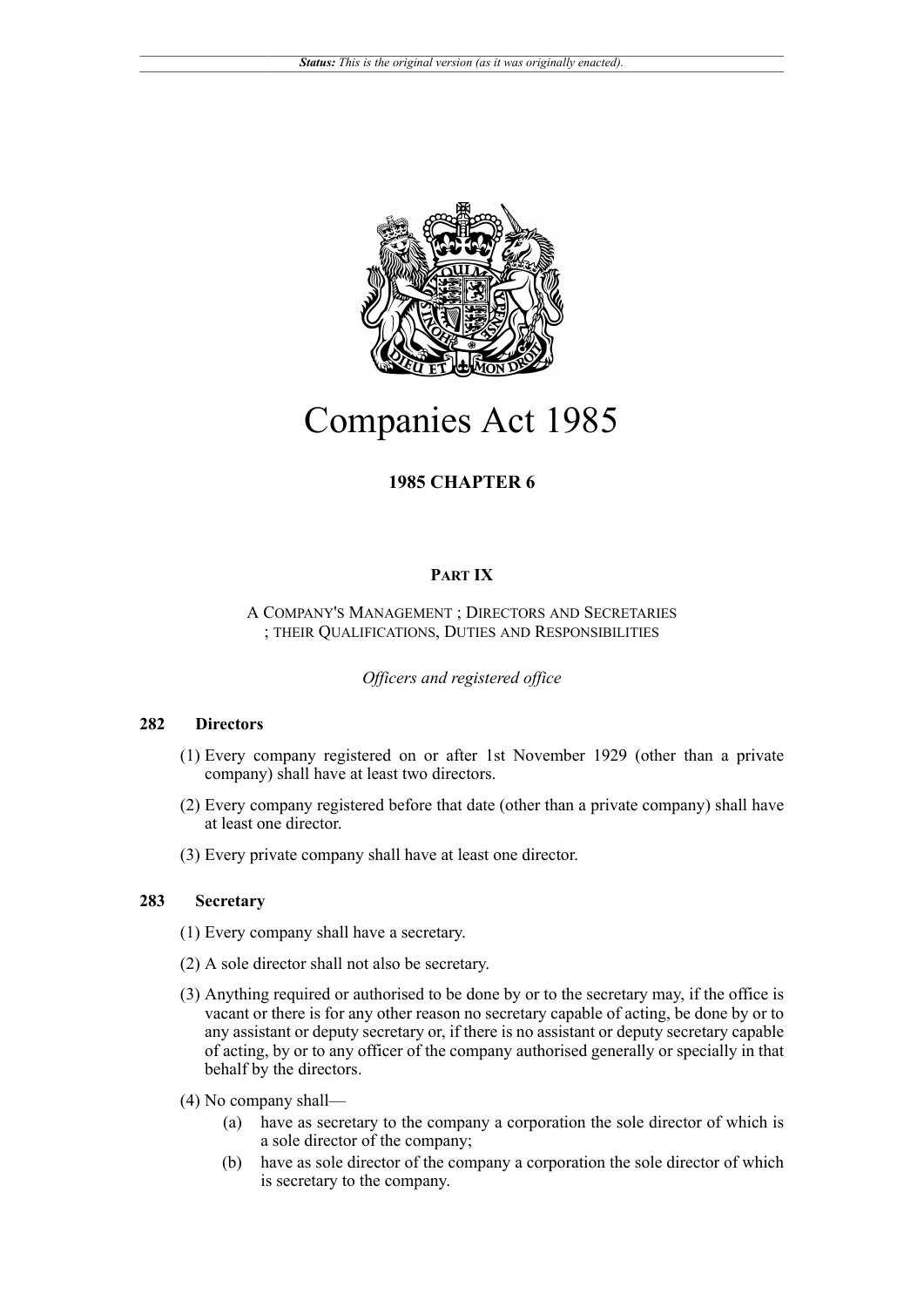#### **284 Acts done by person in dual capacity**

A provision requiring or authorising a thing to be done by or to a director and the secretary is not satisfied by its being done by or to the same person acting both as director and as, or in place of, the secretary.

#### **285 Validity of acts of directors**

The acts of a director or manager are valid notwithstanding any defect that may afterwards be discovered in his appointment or qualification; and this provision is not excluded by section 292(2) (void resolution to appoint).

#### **286 Qualifications of company secretaries**

- (1) It is the duty of the directors of a public company to take all reasonable steps to secure that the secretary (or each joint secretary) of the company is a person who appears to them to have the requisite knowledge and experience to discharge the functions of secretary of the company and who—
	- (a) on 22nd December 1980 held the office of secretary or assistant or deputy secretary of the company; or
	- (b) for at least 3 of the 5 years immediately preceding his appointment as secretary held the office of secretary of a company other than a private company; or
	- (c) is a member of any of the bodies specified in the following subsection; or
	- (d) is a barrister, advocate or solicitor called or admitted in any part of the United Kingdom ; or
	- (e) is a person who, by virtue of his holding or having held any other position or his being a member of any other body, appears to the directors to be capable of discharging those functions.
- (2) The bodies referred to in subsection  $(1)(c)$  are—
	- (a) the Institute of Chartered Accountants in England and Wales;
	- (b) the Institute of Chartered Accountants of Scotland ;
	- (c) the Chartered Association of Certified Accountants;
	- (d) the Institute of Chartered Accountants in Ireland;
	- (e) the Institute of Chartered Secretaries and Administrators;
	- (f) the Institute of Cost and Management Accountants;
	- (g) the Chartered Institute of Public Finance and Accountancy.

#### **287 Registered office**

- (1) A company shall at all times have a registered office to which all communications and notices may be addressed.
- (2) Notice (in the prescribed form) of any change in the situation of a company's registered office shall be given within 14 days of the change to the registrar of companies, who shall record the new situation.
- (3) If default is made in complying with subsection (1) or (2), the company and every officer of it who is in default is liable to a fine and, for continued contravention, to a daily default fine.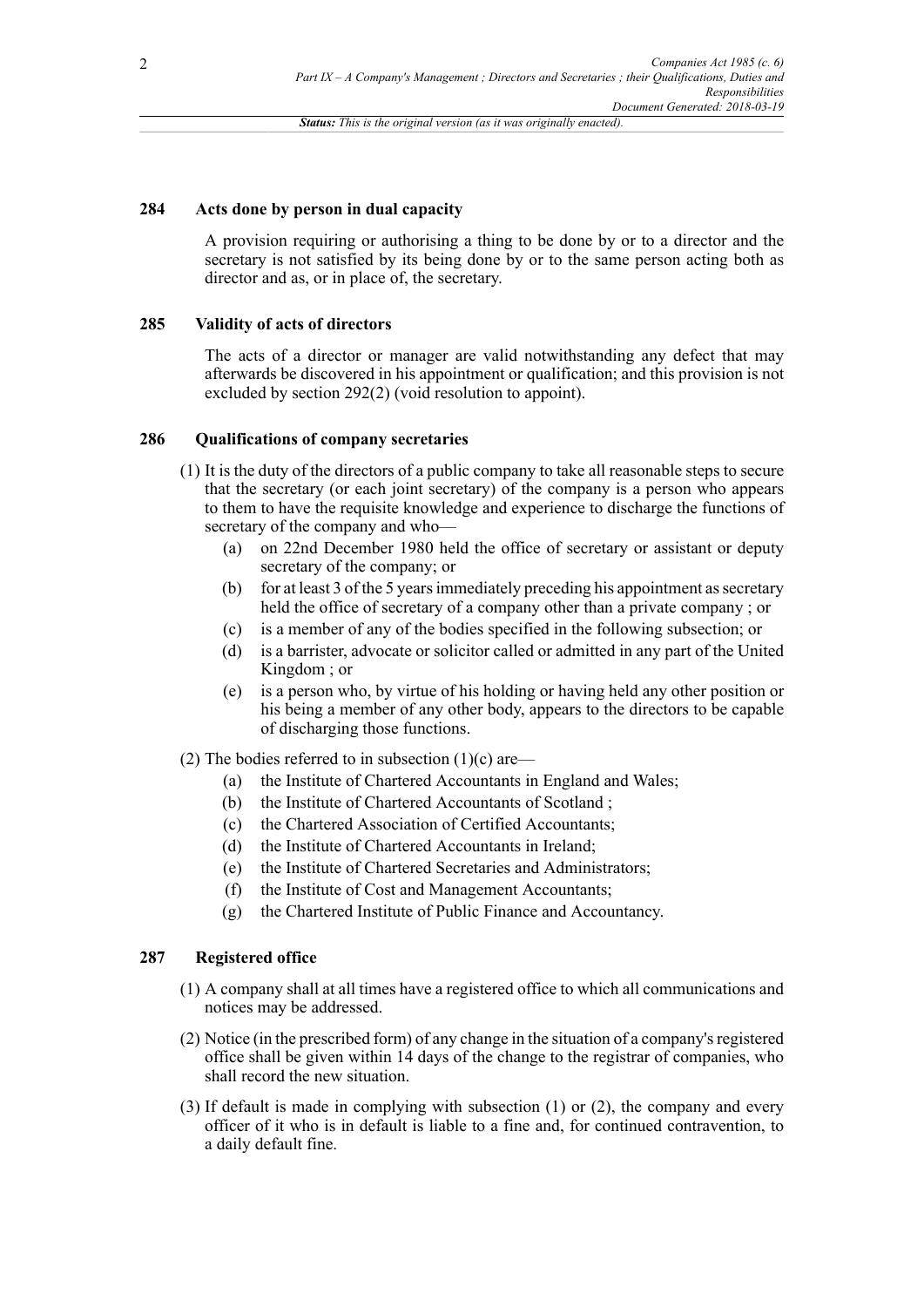#### **288 Register of directors and secretaries**

- (1) Every company shall keep at its registered office a register of its directors and secretaries; and the register shall, with respect to the particulars to be contained in it of those persons, comply with sections 289 and 290 below.
- (2) The company shall, within the period of 14 days from the occurrence of—
	- (a) any change among its directors or in its secretary, or
	- (b) any change in the particulars contained in the register,

send to the registrar of companies a notification in the prescribed form of the change and of the date on which it occurred ; and a notification of a person having become a director or secretary, or one of joint secretaries, of the company shall contain a consent, signed by that person, to act in the relevant capacity.

- (3) The register shall during business hours (subject to such reasonable restrictions as the company may by its articles or in general meeting impose, so that not less than 2 hours in each day be allowed for inspection) be open to the inspection of any member of the company without charge and of any other person on payment of 5 pence or such less sum as the company may prescribe, for each inspection.
- (4) If an inspection required under this section is refused, or if default is made in complying with subsection (1) or (2), the company and every officer of it who is in default is liable to a fine and, for continued contravention, to a daily default fine.
- (5) In the case of a refusal of inspection of the register, the court may by order compel an immediate inspection of it
- (6) For purposes of this and the next section, a shadow director of a company is deemed a director and officer of it

#### **289 Particulars of directors to be registered under s. 288**

- (1) Subject to the provisions of this section, the register kept by a company under section 288 shall contain the following particulars with respect to each director—
	- (a) in the case of an individual—
		- (i) his present Christian name and surname,
		- (ii) any former Christian name or surname,
		- (iii) his usual residential address,
		- (iv) his nationality,
		- (v) his business occupation (if any),
		- (vi) particulars of any other directorships held by him or which have been held by him, and
		- (vii) in the case of a company subject to section 293 (age-limit), the date of his birth ;
	- (b) in the case of a corporation, its corporate name and registered or principal office.

 $(2)$  In subsection  $(1)$ —

- (a) " Christian name " includes a forename,
- (b) " surname ", in the case of a peer or a person usually known by a tide different from his surname, means that title, and
- (c) the reference to a former Christian name or surname does not include—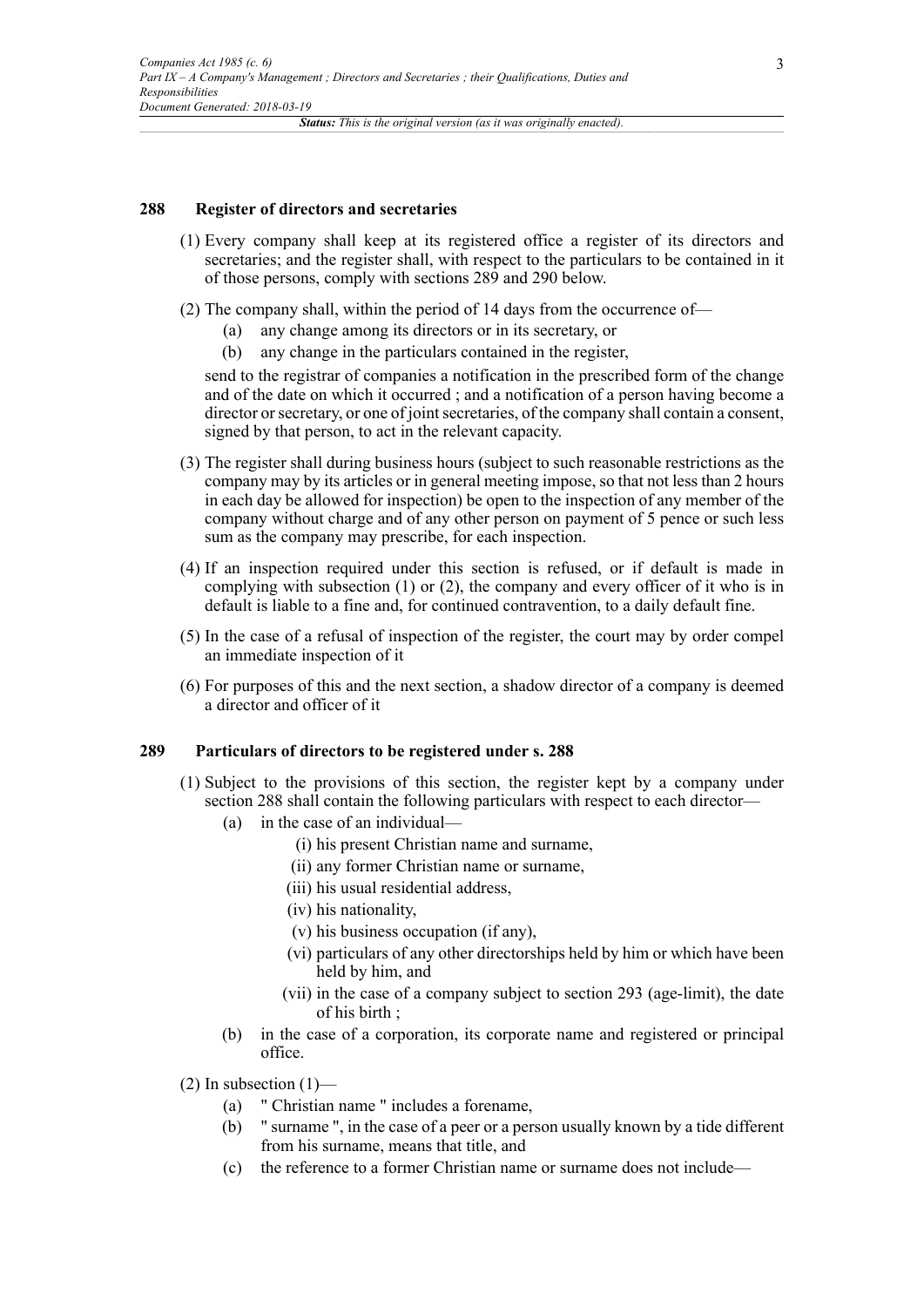- (i) in the case of a peer or a person usually known by a British title different from his surname, the name by which he was known previous to the adoption of or succession to the tide, or
- (ii) in the case of any person, a former Christian name or surname where that name or surname was changed or disused before the person bearing the name attained the age of 18, or has been changed or disused for a period of not less than 20 years, or
- (iii) in the case of a married woman, the name or surname by which she was known previous to the marriage.
- (3) It is not necessary for the register to contain on any day particulars of a directorship—
	- (a) which has not been held by a director at any time during the 5 years preceding that day,
	- (b) which is held by a director in a company which—
		- (i) is dormant or grouped with the company keeping the register, and
		- (ii) if he also held that directorship for any period during those 5 years, was for the whole of that period either dormant or so grouped,
	- (c) which was held by a director for any period during those 5 years in a company which for the whole of that period was either dormant or grouped with the company keeping the register.
- (4) For purposes of subsection (3), " company " includes any body corporate incorporated in Great Britain; and—
	- (a) section 252(5) applies as regards whether and when a company is or has been dormant, and
	- (b) a company is to be regarded as being, or having been, grouped with another at any time if at that time it is or was a company of which the other is or was a wholly-owned subsidiary, or if it is or was a wholly-owned subsidiary of the other or of another company of which that other is or was a wholly-owned subsidiary.

# **290 Particulars of secretaries to be registered under s. 288**

- (1) The register to be kept by a company under section 288 shall contain the following particulars with respect to the secretary or, where there are joint secretaries, with respect to each of them—
	- (a) in the case of an individual, his present Christian name and surname, any former Christian name or surname and his usual residential address, and
	- (b) in the case of a corporation or a Scottish firm, its corporate or firm name and registered or principal office.
- (2) Where all the partners in a firm are joint secretaries, the name and principal office of the firm may be stated instead of the particulars specified above.
- (3) Section 289(2) applies as regards the meaning of " Christian name ", " surname " and " former Christian name or surname ".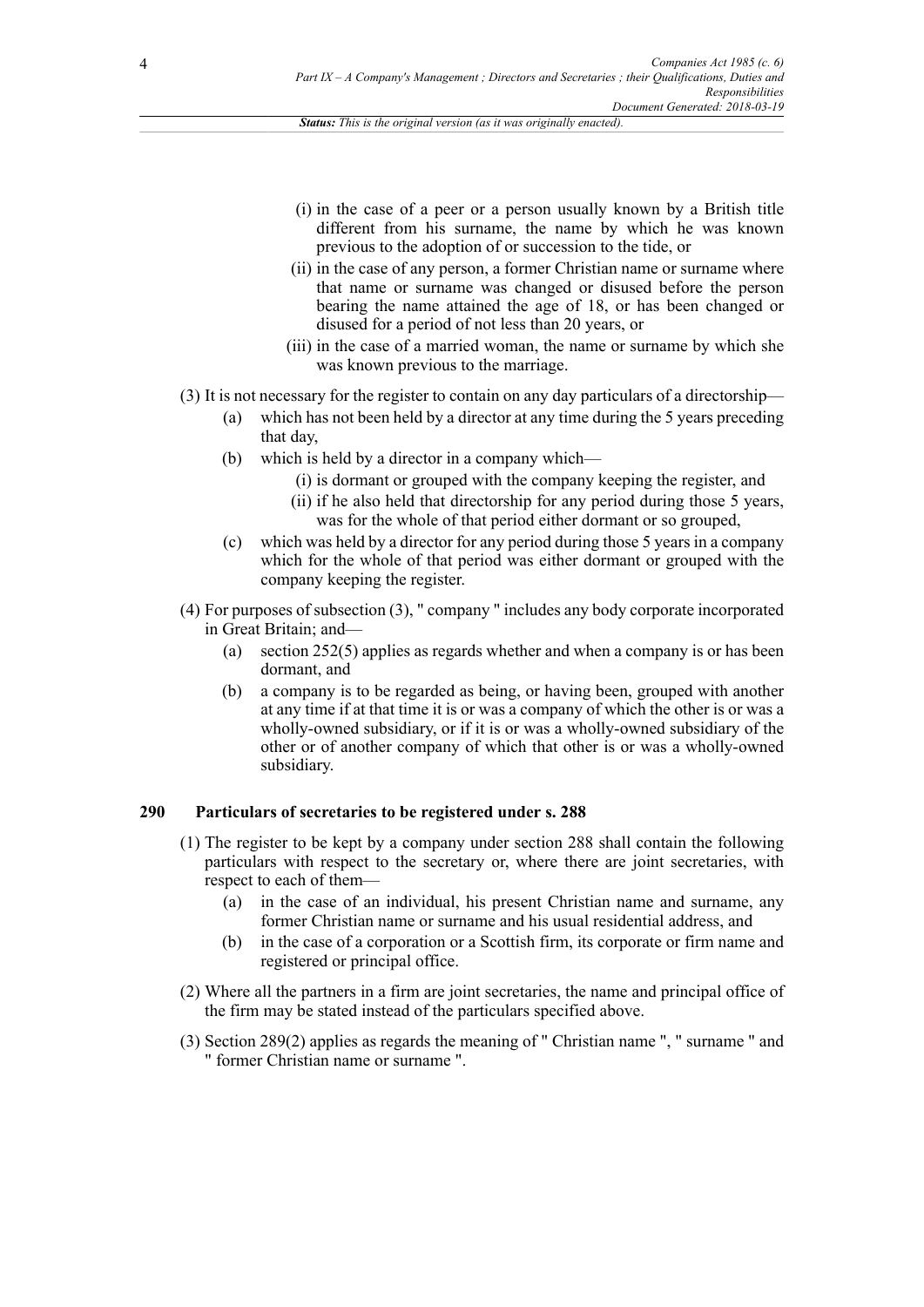# *Provisions governing appointment of directors*

#### **291 Share qualification of directors**

- (1) It is the duty of every director who is by the company's articles required to hold a specified share qualification, and who is not already qualified, to obtain his qualification within 2 months after his appointment, or such shorter time as may be fixed by the articles.
- (2) For the purpose of any provision of the articles requiring a director or manager to hold any specified share qualification, the bearer of a share warrant is not deemed the holder of the shares specified in the warrant.
- (3) The office of director of a company is vacated if the director does not within 2 months from the date of his appointment (or within such shorter time as may be fixed by the articles) obtain his qualification, or if after the expiration of that period or shorter time he ceases at any time to hold his qualification.
- (4) A person vacating office under this section is incapable of being reappointed to be a director of the company until he has obtained his qualification.
- (5) If after the expiration of that period or shorter time any unqualified person acts as a director of the company, he is liable to a fine and, for continued contravention, to a daily default fine.

#### **292 Appointment of directors to be voted on individually**

- (1) At a general meeting of a public company, a motion for the appointment of two or more persons as directors of the company by a single resolution shall not be made, unless a resolution that it shall be so made has first been agreed to by the meeting without any vote being given against it.
- (2) A resolution moved in contravention of this section is void, whether or not its being so moved was objected to at the time; but where a resolution so moved is passed, no provision for the automatic reappointment of retiring directors in default of another appointment applies.
- (3) For purposes of this section, a motion for approving a person's appointment, or for nominating a person for appointment, is to be treated as a motion for his appointment.
- (4) Nothing in this section applies to a resolution altering the company's articles.

#### **293 Age limit for directors**

- (1) A company is subject to this section if—
	- (a) it is a public company, or
	- (b) being a private company, it is a subsidiary of a public company or of a body corporate registered under the law relating to companies for the time being in force in Northern Ireland as a public company.
- (2) No person is capable of being appointed a director of a company which is subject to this section if at the time of his appointment he has attained the age of 70.
- (3) A director of such a company shall vacate his office at the conclusion of the annual general meeting commencing next after he attains the age of 70; but acts done by a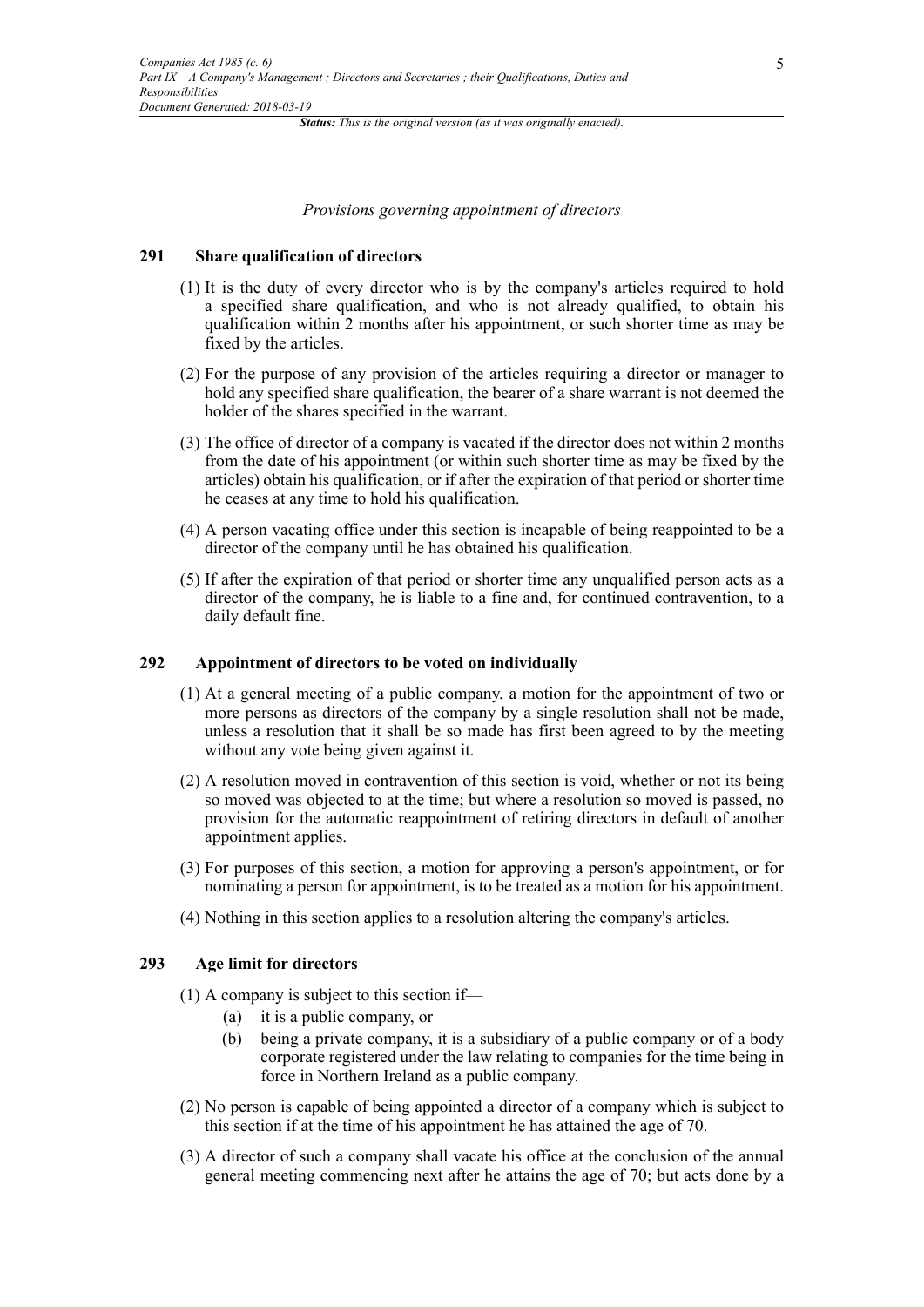person as director are valid notwithstanding that it is afterwards discovered that his appointment had terminated under this subsection.

- (4) Where a person retires under subsection (3), no provision for the automatic reappointment of retiring directors in default of another appointment applies; and if at the meeting at which he retires the vacancy is not filled, it may be filled as a casual vacancy.
- (5) Nothing in subsections (2) to (4) prevents the appointment of a director at any age, or requires a director to retire at any time, if his appointment is or was made or approved by the company in general meeting ; but special notice is required of a resolution appointing or approving the appointment of a director for it to have effect under this subsection, and the notice of the resolution given to the company, and by the company to its members, must state, or have stated, the age of the person to whom it relates.
- (6) A person reappointed director on retiring under subsection (3), or appointed in place of a director so retiring, is to be treated, for the purpose of determining the time at which he or any other director is to retire, as if he had become director on the day on which the retiring director was last appointed before his retirement. Subject to this, the retirement of a director out of turn under subsection (3) is to be disregarded in determining when any other directors are to retire.
- (7) In the case of a company first registered after the beginning of 1947, this section has effect subject to the provisions of the company's articles; and in the case of a company first registered before the beginning of that year—
	- (a) this section has effect subject to any alterations of the company's articles made after the beginning of that year; and
	- (b) if at the beginning of that year the company's articles contained provision for retirement of directors under an age limit, or for preventing or restricting appointments of directors over a given age, this section does not apply to directors to whom that provision applies.

## **294 Duty of director to disclose his age**

- (1) A person who is appointed or to his knowledge proposed to be appointed director of a company subject to section 293 at a time when he has attained any retiring age applicable to him under that section or under the company's articles shall give notice of his age to the company.
- (2) For purposes of this section, a company is deemed subject to section 293 notwithstanding that all or any of the section's provisions are excluded or modified by the company's articles.
- (3) Subsection (1) does not apply in relation to a person's reappointment on the termination of a previous appointment as director of the company.
- (4) A person who—

(a) fails to give notice of his age as required by this section ;

or

(b) acts as director under any appointment which is invalid or has terminated by reason of his age. is liable to a fine and, for continued contravention, to a daily default fine.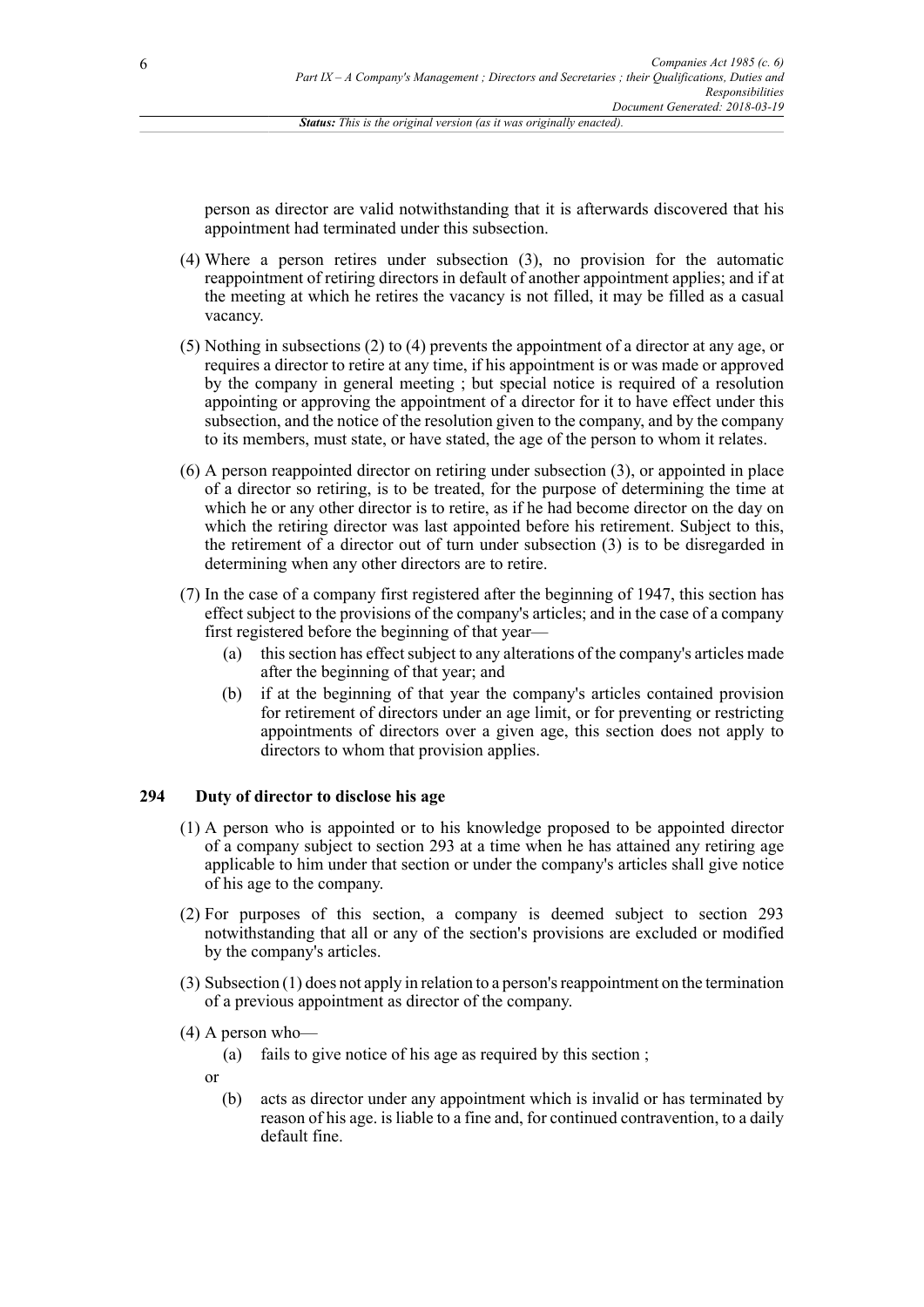(5) For purposes of subsection (4), a person who has acted as director under an appointment which is invalid or has terminated is deemed to have continued so to act throughout the period from the invalid appointment or the date on which the appointment terminated (as the case may be), until the last day on which he is shown to have acted thereunder.

#### *Disqualification*

#### **295 Disqualification orders: introductory**

- (1) In the circumstances specified in sections 296 to 300, a court may make against a person a disqualification order, that is to say an order that he shall not, without leave of the court—
	- (a) be a director of a company, or
	- (b) be a liquidator of a company, or
	- (c) be a receiver or manager of a company's property, or
	- (d) in any way, whether directly or indirectly, be concerned or take part in the promotion, formation or management of a company,

for a specified period beginning with the date of the order.

- (2) The maximum period to be so specified is—
	- (a) in the case of an order made under section 297 or made by a court of summary jurisdiction, 5 years, and
	- (b) in any other case, 15 years.
- (3) In this section and sections 296 to 300, "company" includes any company which may be wound up under Part XXI.
- (4) A disqualification order may be made on grounds which are or include matters other than criminal convictions, notwithstanding that the person in respect of whom it is to be made may be criminally liable in respect of those matters.
- (5) In sections 296 to 299, any reference to provisions, or to a particular provision, of this Act or the Consequential Provisions Act includes the corresponding provision or provisions of the former Companies Acts.
- (6) Parts I and II of Schedule 12 have effect with regard to the procedure for obtaining a disqualification order, and to applications for leave under such an order; and Part III of that Schedule has effect—
	- (a) in connection with certain transitional cases arising under sections 93 and 94 of the Companies Act 1981, so as to limit the power to make a disqualification order, or to restrict the duration of an order, by reference to events occurring or things done before those sections came into force, and
	- (b) to preserve orders made under section 28 of the Companies Act 1976 (repealed by the Act of 1981).
- (7) If a person acts in contravention of a disqualification order, he is in respect of each offence liable to imprisonment or a fine, or both.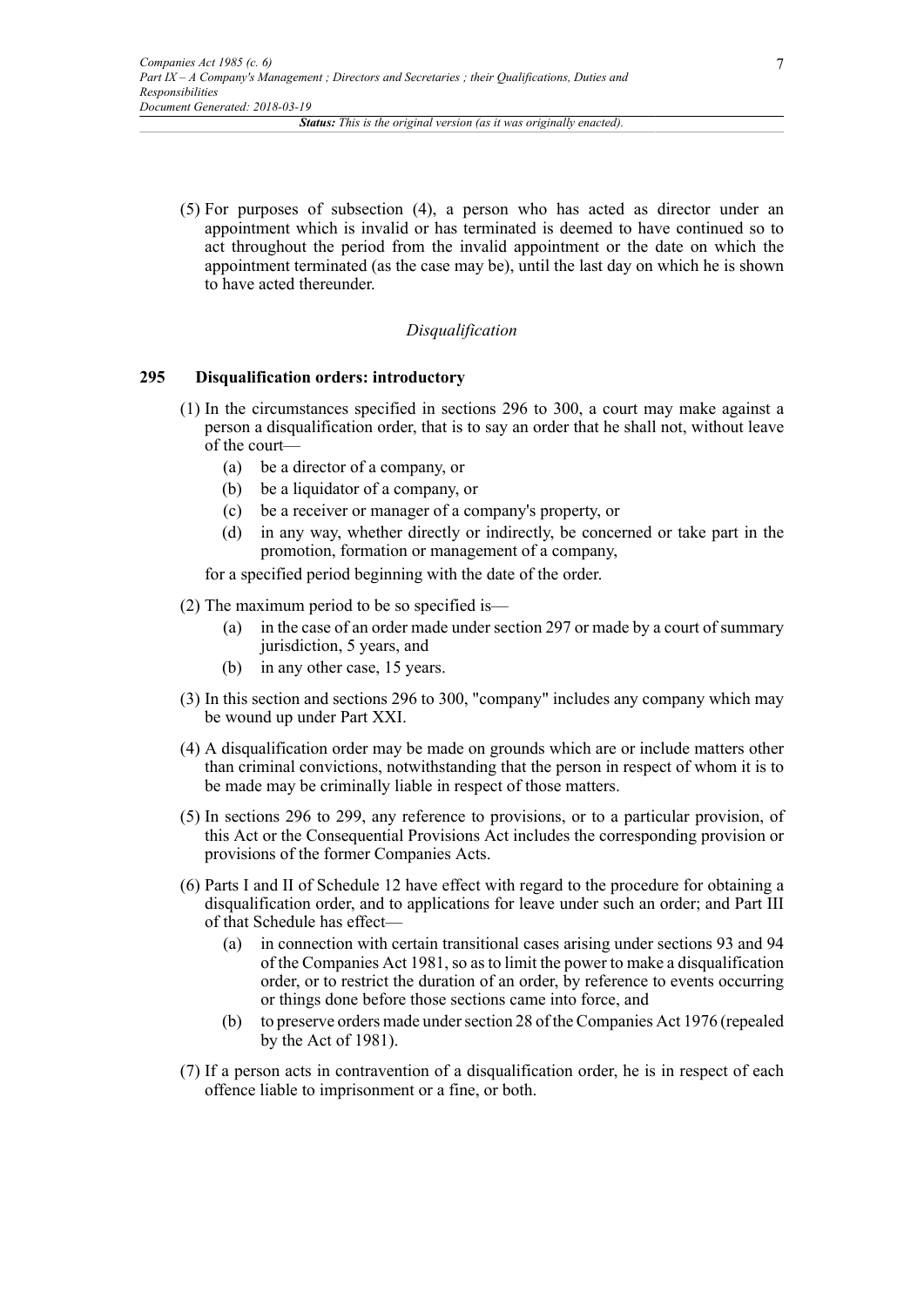#### **296 Disqualification on conviction of indictable offence**

- (1) The court may make a disqualification order against a person where he is convicted of an indictable offence (whether on indictment or summarily) in connection with the promotion, formation, management or liquidation of a company, or with the receivership or management of a company's property.
- (2) " The court" for this purpose means—
	- (a) any court having jurisdiction to wind up the company in relation to which the offence was committed, or
	- (b) the court by or before which the person is convicted of the offence, or
	- (c) In the case of a summary conviction in England and Wales, any other magistrates' court acting for the same petty sessions area; and for purposes of this section the definition of " indictable offence " in Schedule 1 to the Interpretation Act 1978 applies in relation to Scotland as it does in relation to England and Wales.

#### **297 Disqualification for persistent default under Companies Acts**

- (1) The court may make a disqualification order against a person where it appears to it that he has been persistently in default in relation to provisions of this Act or the Consequential Provisions Act requiring any return, account or other document to be filed with, delivered or sent, or notice of any matter to be given, to the registrar of companies.
- (2) On an application to the court for an order to be made under this section, the fact that a person has been persistently in default in relation to such provisions as are mentioned above may (without prejudice to its proof in any other manner) be conclusively proved by showing that in the 5 years ending with the date of the application he has been adjudged guilty (whether or not on the same occasion) of three or more defaults in relation to those provisions.
- (3) A person is treated under subsection (2) as being adjudged guilty of a default in relation to any such provision if—
	- (a) he is convicted (whether on indictment orsummarily) of an offence consisting in a contravention of or failure to comply with that provision (whether on his own part or on the part of any company), or
	- (b) a default order is made against him, that is to say an order under—
		- (i) section 244 (order requiring delivery of company accounts), or
		- (ii) section 499 (enforcement of receiver's or manager's duty to make returns), or
		- (iii) section 636 (corresponding provision for liquidator in winding-up), or
		- (iv) section 713 (enforcement of company's duty to make returns),

in respect of any such contravention of or failure to comply with that provision (whether on his own part or on the part of any company).

(4) In this section " the court" means any court having jurisdiction to wind up any of the companies in relation to which the offence or other default has been or is alleged to have been committed.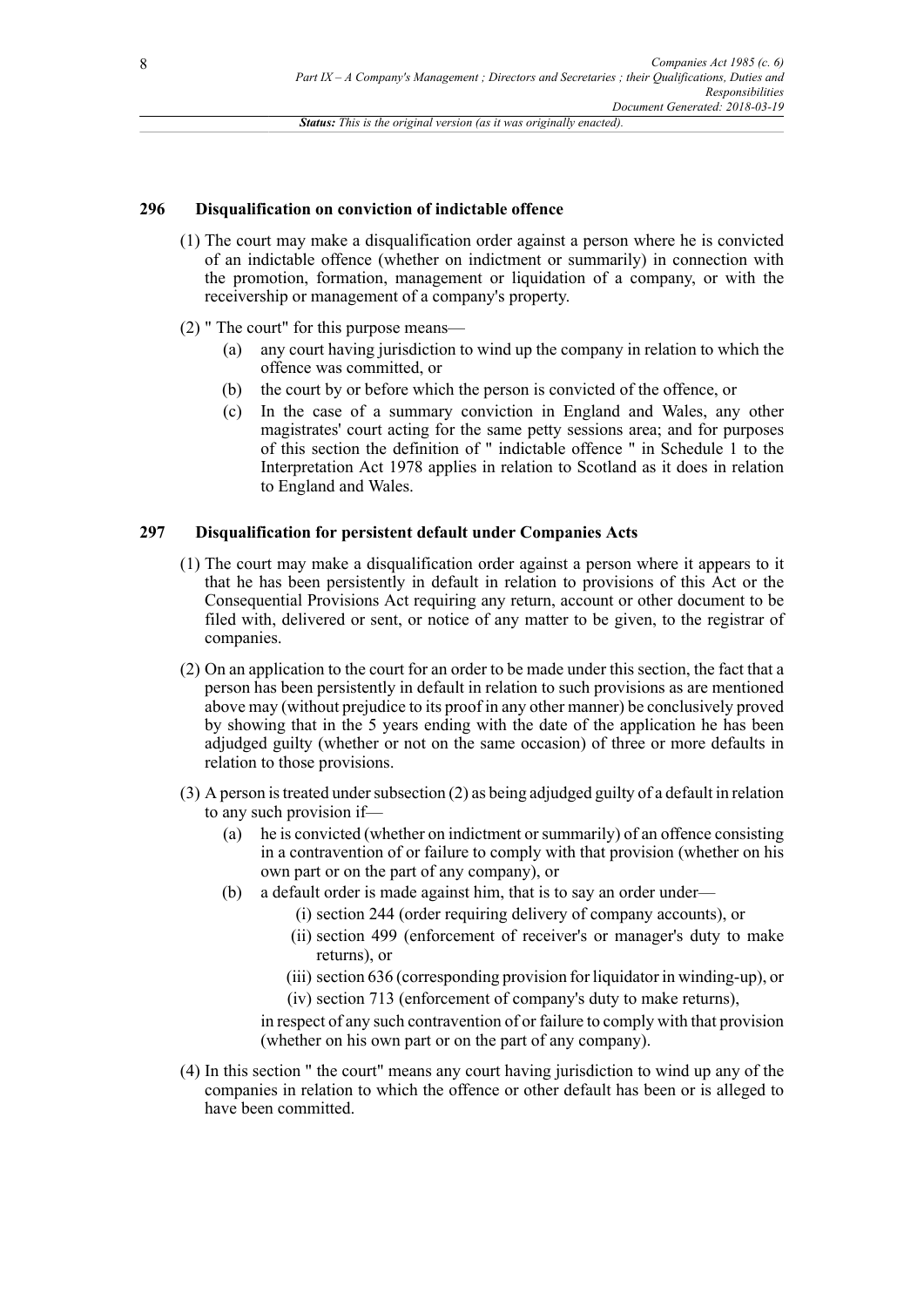#### **298 Disqualification for fraud etc. in winding up**

- (1) The court may make a disqualification order against a person if, in the course of the winding up of a company, it appears that he—
	- (a) has been guilty of an offence for which he is liable (whether he has been convicted or not) under section 458 (fraudulent trading), or
	- (b) has otherwise been guilty, while an officer or liquidator of the company or receiver or manager of its property, of any fraud in relation to the company or of any breach of his duty as such officer, liquidator, receiver or manager.
- (2) In this section " the court" means the same as in section 297 ; and " officer " includes a shadow director.

#### **299 Disqualification on summary conviction**

- (1) An offence counting for the purposes of this section is one of which a person is convicted (either on indictment or summarily) in consequence of a contravention of, or failure to comply with, any provision of this Act or the Consequential Provisions Act requiring a return, account or other document to be filed with, delivered or sent, or notice of any matter to be given, to the registrar of companies (whether the contravention or failure is on the person's own part or on the part of any company).
- (2) Where a person is convicted of a summary offence counting for those purposes, the court by which he is convicted (or, in England and Wales, any other magistrates' court acting for the same petty sessions area) may make a disqualification order against him if the circumstances specified in the next subsection are present
- (3) Those circumstances are that during the 5 years ending with the date of the conviction, the person has had made against him, or has been convicted of, in total not less than 3 default orders and offences counting for the purposes of this section; and those offences may include that of which he is convicted as mentioned in subsection (2) and any other offence of which he is convicted on the same occasion.
- (4) For the purposes of this section—
	- (a) the definition of " summary offence" in Schedule 1 to the Interpretation Act 1978 applies for Scotland as for England and Wales, and
	- (b) " default order" means the same as in section 297(3)(b).

#### **300 Disqualification by reference to association with insolvent companies**

- (1) The court may make a disqualification order against a person where, on an application under this section, it appears to it that he—
	- (a) is or has been a director of a company which has at any time gone into liquidation (whether while he was a director or subsequently) and was insolvent at that time, and
	- (b) is or has been a director of another such company which has gone into liquidation within 5 years of the date on which the first-mentioned company went into liquidation,

and that his conduct as director of any of those companies makes him unfit to be concerned in the management of a company.

(2) In the case of a person who is or has been a director of a company which has gone into liquidation as above-mentioned and is being wound up by the court, " the court"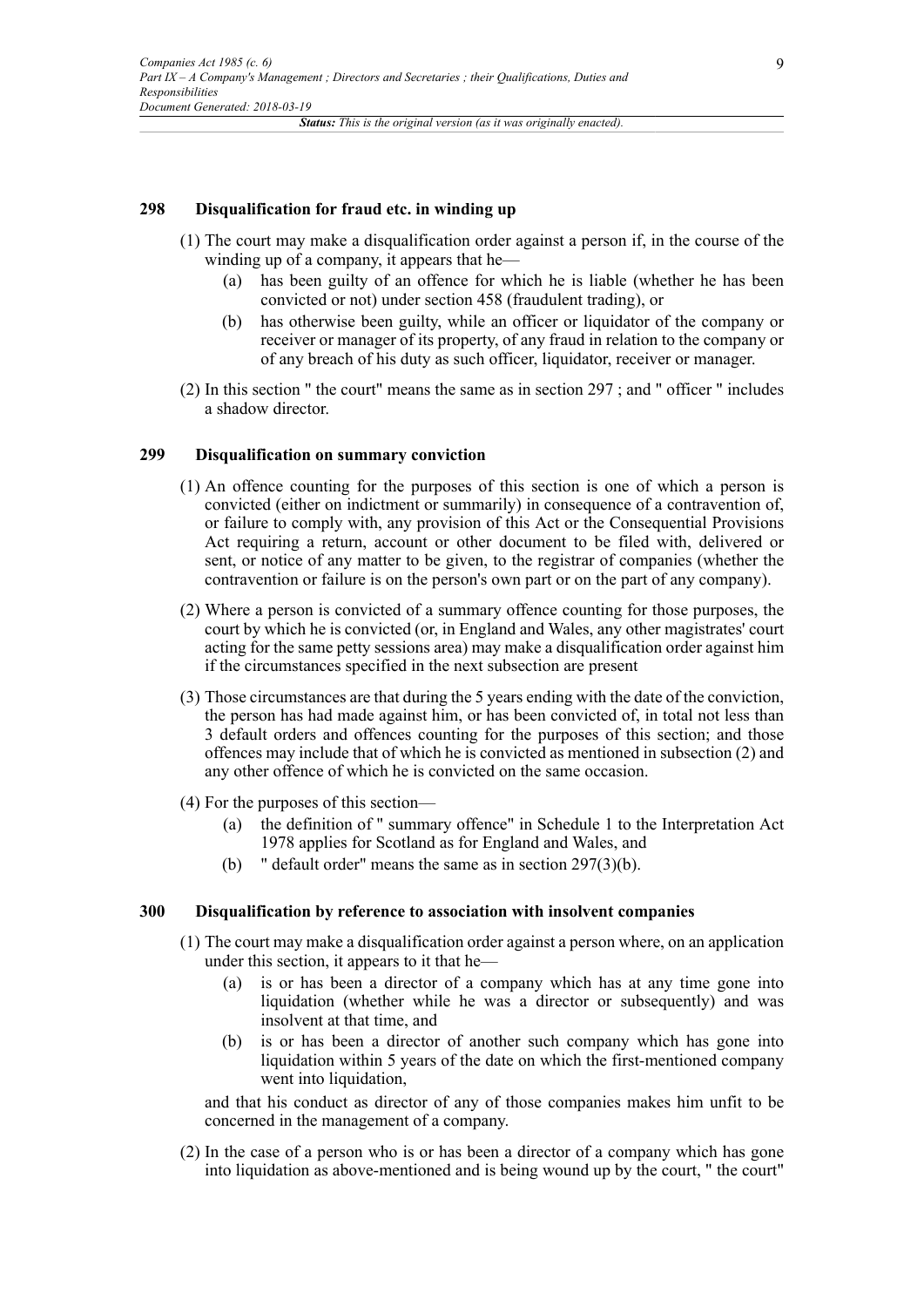in subsection (1) means the court by which the company is being wound up; and in any other case it means the High Court or, in Scotland, the Court of Session.

- (3) The Secretary of State may require the liquidator or former liquidator of a company—
	- (a) to furnish him with such information with respect to the company's affairs, and
	- (b) to produce and permit inspection of such books or documents of or relevant to the company,

as the Secretary of State may reasonably require for the purpose of determining whether to make an application under this section in respect of a person who is or has been a director of that company; and if a person makes default in complying with such a requirement, the court may, on the Secretary of State's application, make an order requiring that person to make good the default within such time as may be specified.

- (4) For purposes of this section, a shadow director of a company is deemed a director of it; and a company goes into liquidation—
	- (a) if it is wound up by the court, on the date of the winding up order, and
	- (b) in any other case, on the date of the passing of the resolution for voluntary winding up.

# **301 Register of disqualification orders**

- (1) The Secretary of State may make regulations requiring officers of courts to furnish him with such particulars as the regulations may specify of cases in which—
	- (a) a disqualification order is made under any of sections 296 to 300, or
	- (b) any action is taken by a court in consequence of which such an order is varied or ceases to be in force, or
	- (c) leave is granted by a court for a person subject to such an order to do any thing which otherwise the order prohibits him from doing;

and the regulations may specify the time within which, and the form and manner in which, such particulars are to be furnished.

- (2) The Secretary of State shall, from the particulars so furnished, continue to maintain the register of orders, and of cases in which leave has been granted as mentioned in subsection  $(1)(c)$ , which was set up by him under section 29 of the Companies Act 1976.
- (3) When an order of which entry is made in the register ceases to be in force, the Secretary of State shall delete the entry from the register and all particulars relating to it which have been furnished to him under this section.
- (4) The register shall be open to inspection on payment of such fee as may be specified by the Secretary of State in regulations.
- (5) Regulations under this section shall be made by statutory instrument subject to annulment in pursuance of a resolution of either House of Parliament.

#### **302 Provision against undischarged bankrupt acting as director etc.**

(1) If any person being an undischarged bankrupt acts as director or liquidator of, or directly or indirectly takes part in or is concerned in the promotion, formation or management of, a company except with the leave of the court, he is liable to imprisonment or a fine, or both.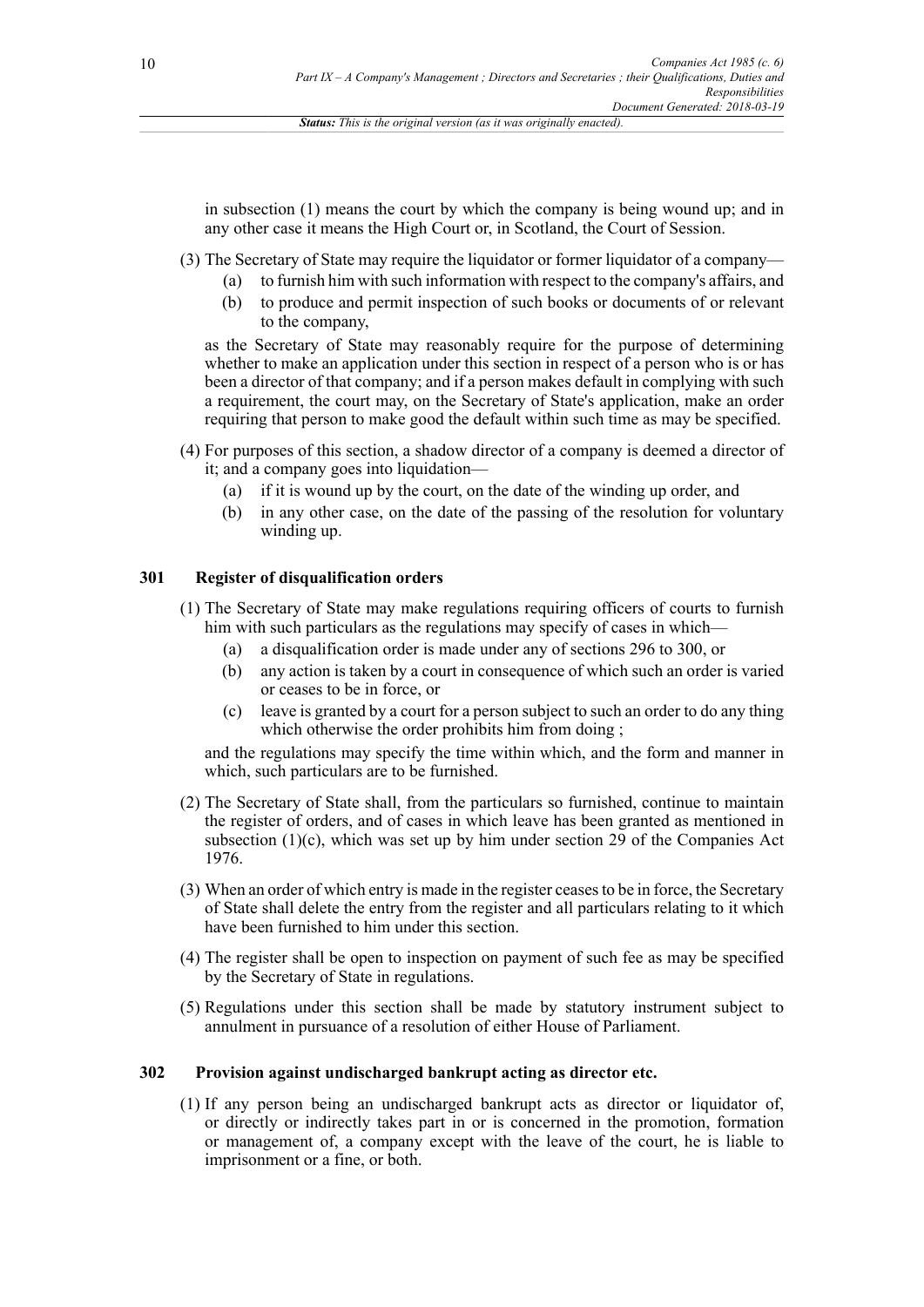- (2) " The court" for this purpose is the court by which the person was adjudged bankrupt or, in Scotland, sequestration of his estates was awarded.
- (3) In England and Wales, the leave of the court shall not be given unless notice of intention to apply for it has been served on the official receiver in bankruptcy; and it is the latter's duty, if he is of opinion that it is contrary to the public interest that the application should be granted, to attend on the hearing of the application and oppose it
- (4) In this section " company " includes an unregistered company and a company incorporated outside Great Britain which has an established place of business in Great Britain.

#### *Removal of directors*

#### **303 Resolution to remove director**

- (1) A company may by ordinary resolution remove a director before the expiration of his period of office, notwithstanding anything in its articles or in any agreement between it and him.
- (2) Special notice is required of a resolution to remove a director under this section or to appoint somebody instead of a director so removed at the meeting at which he is removed.
- (3) A vacancy created by the removal of a director under this section, if not filled at the meeting at which he is removed, may be filled as a casual vacancy.
- (4) A person appointed director in place of a person removed under this section is treated, for the purpose of determining the time at which he or any other director is to retire, as if he had become director on the day on which the person in whose place he is appointed was last appointed a director.
- (5) This section is not to be taken as depriving a person removed under it of compensation or damages payable to him in respect of the termination of his appointment as director or of any appointment terminating with that as director, or as derogating from any power to remove a director which may exist apart from this section.

#### **304 Director's right to protest removal**

- (1) On receipt of notice of an intended resolution to remove a director under section 303, the company shall forthwith send a copy of the notice to the director concerned; and he (whether or not a member of the company) is entitled to be heard on the resolution at the meeting.
- (2) Where notice is given of an intended resolution to remove a director under that section, and the director concerned makes with respect to it representations in writing to the company (not exceeding a reasonable length) and requests their notification to members of the company, the company shall, unless the representations are received by it too late for it to do so—
	- (a) in any notice of the resolution given to members of the company state the fact of the representations having been made; and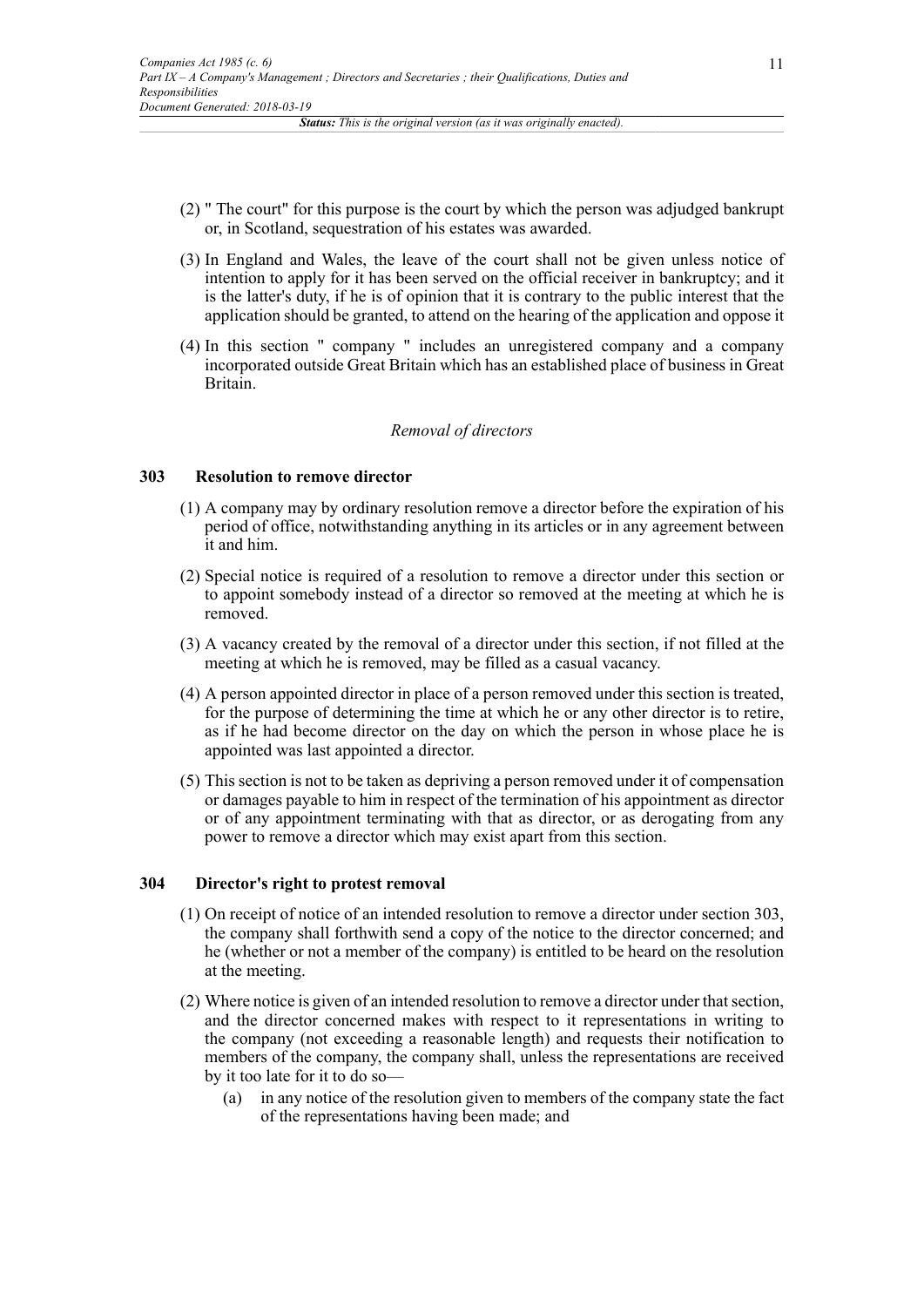- (b) send a copy of the representations to every member of the company to whom notice of the meeting is sent (whether before or after receipt of the representations by the company).
- (3) If a copy of the representations is not sent as required by subsection (2) because received too late or because of the company's default, the director may (without prejudice to his right to be heard orally) require that the representations shall be read out at the meeting.
- (4) But copies of the representations need not be sent out and the representations need not be read out at the meeting if, on the application either of the company or of any other person who claims to be aggrieved, the court is satisfied that the rights conferred by this section are being abused to secure needless publicity for defamatory matter.
- (5) The court may order the company's costs on an application under this section to be paid in whole or in part by the director, notwithstanding that he is not a party to the application.

#### *Other provisions about directors and officers*

#### **305 Directors' names on company correspondence, etc.**

- (1) A company to which this section applies shall not state, in any form, the name of any of its directors (otherwise than in the text or as a signatory) on any business letter on which the company's name appears unless it states on the letter in legible characters the Christian name (or its initials) and surname of every director of the company who is an individual and the corporate name of every corporate director.
- (2) This section applies to—
	- (a) every company registered under this Act or under the former Companies Acts (except a company registered before 23rd November 1916); and
	- (b) every company incorporated outside Great Britain which has an established place of business within Great Britain, unless it had established such a place of business before that date.
- (3) If a company makes default in complying with this section, every officer of the company who is in default is liable for each offence to a fine; and for this purpose, where a corporation is an officer of the company, any officer of the corporation is deemed an officer of the company.
- (4) For purposes of this section—
	- (a) " director " includes shadow director, and " officer " is to be construed accordingly ;
	- (b) " Christian name " includes a forename;
	- (c) " initials " includes a recognised abbreviation of a Christian name; and
	- (d) in the case of a peer or a person usually known by a title different from his surname, " surname" means that tide.

#### **306 Limited company may have directors with unlimited liability**

(1) In the case of a limited company the liability of the directors or managers, or of the managing director, may, if so provided by the memorandum, be unlimited.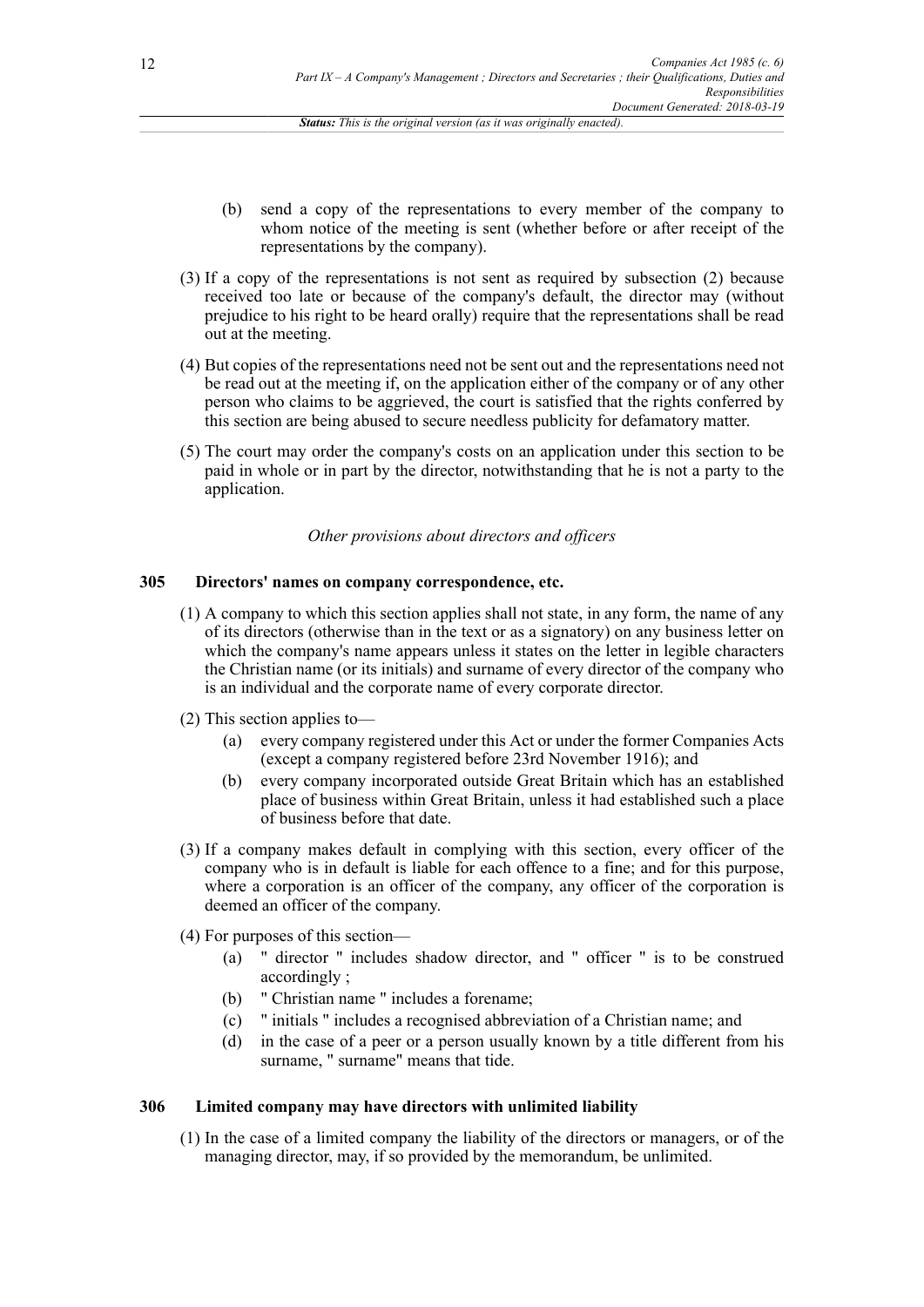- (2) In the case of a limited company in which the liability of a director or manager is unlimited, the directors and any managers of the company and the member who proposes any person for election or appointment to the office of director or manager, shall add to that proposal a statement that the liability of the person holding that office will be unlimited.
- (3) Before the person accepts the office or acts in it, notice in writing that his liability will be unlimited shall be given to him by the following or one of the following persons, namely—
	- (a) the promoters of the company,
	- (b) the directors of the company,
	- (c) any managers of the company,
	- (d) the company secretary.
- (4) If a director, manager or proposer makes default in adding such a statement, or if a promoter, director, manager or secretary makes default in giving the notice required by subsection (3), then—
	- (a) he is liable to a fine, and
	- (b) he is also liable for any damage which the person so elected or appointed may sustain from the default; but the liability of the person elected or appointed is not affected by the default.

#### **307 Special resolution making liability of directors unlimited**

- (1) A limited company, if so authorised by its articles, may by special resolution alter its memorandum so as to render unlimited the liability of its directors or managers, or of any managing director.
- (2) When such a special resolution is passed, its provisions are as valid as if they had been originally contained in the memorandum.

# **308 Assignment of office by directors**

If provision is made by a company's articles, or by any agreement entered into between any person and the company, for empowering a director or manager of the company to assign his office as such to another person, any assignment of office made in pursuance of that provision is (notwithstanding anything to the contrary contained in the provision) of no effect unless and until it is approved by a special resolution of the company.

# **309 Directors to have regard to interests of employees**

- (1) The matters to which the directors of a company are to have regard in the performance of their functions include the interests of the company's employees in general, as well as the interests of its members.
- (2) Accordingly, the duty imposed by this section on the directors is owed by them to the company (and the company alone) and is enforceable in the same way as any other fiduciary duty owed to a company by its directors.
- (3) This section applies to shadow directors as it does to directors.